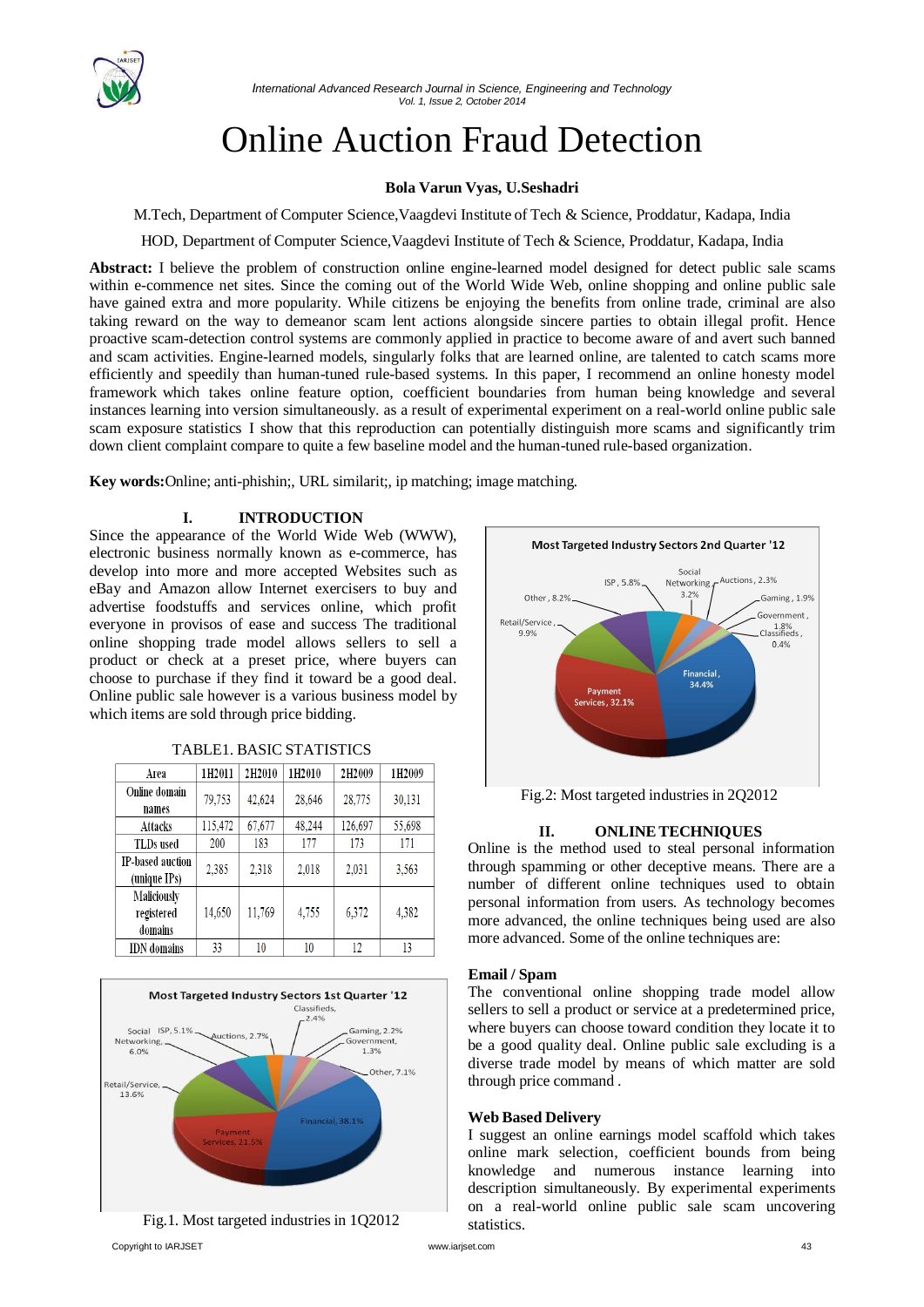

**Instant Messaging** Completion is the step of the plan 1. Monitor domain name registrations. when the hypothetical intend is curved out into a 2. Watermark the original web pages to identify usage in functioning system. Thus it can be measured to be the online sites. nearly everyone serious stage in achieving a successful 3. Monitor web server logs for suspicious referral entries new organization and in philanthropic the exerciser, self- and excessive traffic from one source IP. confidence that the new organization will work and be 4. Track double-bounce mails. efficient

# **Trojan Hosts**

Trojan hosts are invisible hackers trying to log into your user account to collect credentials through the local machine. The acquired information is then transmitted to online.

**Link :**The execution stage involves careful advance exploration of the existing system and it's constraints on completion, manipulative of methods to achieve trade and <sup>1</sup>. Effort Design is the process of convert a exerciservaluation of trade methods

**Session Hacking**person expert with years of practice created many rules to become aware of whether a customer is scheme or not. An example of such policy is "blacklist", i.e. whether the exerciser has been detected or complained as scam before. Each rule can be regard as a 2. It is achieved by creating exerciser-friendly screens for double feature that indicate the scam likeliness

### **System ReconfigurationOnline through Search Engines**

Some online scams involve search engines where the user is directed to products sites which may offer low cost products or services. In phone online, the phisher makes phone calls to the user and asks the user to dial a number. The purpose is to get personal information of the bank account through the phone. Phone online is mostly done with a fake caller ID.

# **Malware Online**

Online scams involving malware require it to be run on the user's computer. The malware is usually attached to the email sent to the user by the online.

# **III. LITERATUREREVIEW**

Journalism survey is the nearly everyone vital stride in software development process. Prior to developing the tool it is needed to decide the time factor, market business strength. Once these things satisfied, ten subsequently stepladder is to conclude.

# **EARLY MODELS OF ANTI-ONLINE**

# **Email-Level Approach [6]**

Most current antionline strategies focus on the emails that are sent as online bait. Email authentication and spam filtration can help reduce online attacks by filtering out messages, but the risk of losing important emails is also This support can be obtained from senior programmers, from book or from websites. Before construction the system the above consideration r taken into account for increasing the planned system. updating. Indeed, as online-site lifetimes are reduced to hours from days, this method might prove totally ineffective.

Online prevention measures should be complemented with detection methods. The key strategies include

- 
- 
- 
- 
- 5. Setup forum for users to report online.
- 6. The most frequent types of strategy written in the Java encoding words are *applets* and *application*. If you've surfed the Web, you're probably previously familiar with applets. An applet is a plan that adhere to positive convention to permit it to dart within a Java-enabled browser.

# **Browser Integrated Tool Approach**

oriented account of the input into a central processing unitbased system. This intend is important to stay away from errors in the statistics input course and show the correct direction to the dartning for getting correct in sequence from the mechanized system.

the statistics entry to touch large volume of statistics. The goal of designing input is to craft statistics entry easier and to be free from error. The statistics entry television is designed in such a way that all the statistics manipulate can be perform. It also provides record presentation facilities.

# **Webpage Content Analysis**

A superiority output is one, which meet the necessities of the end exerciser and presents the in sequence clearly. In any system fallout of meting out are communicate to the exercisers and to extra system through output. In output design it is resolute how the information is to be displace for immediate need and as well the hard copy productivity.

# **Visual similarity based analysis**

Conniving computer productivity should proceed in an ordered well thought out method; the right output must be residential while ensuring that each output component is planned so that people will find the system can exercise easily and effectively.

# **Crafted "Automatically Generated" Links**

An important feature of a online webpage is its visual similarity to its target (true) webpage. Hence, a legitimate webpage owner or its agent can detect suspicious URLs and compare the corresponding WebPages with the true one in visual aspects.

- Simple
- **Architecture neutral**
- Object oriented
- **Portable**
- **Distributed**
- $\blacksquare$  High performance
- **Interpreted**
- **Multithreaded**
- **Robust**
- Dynamic
- Secure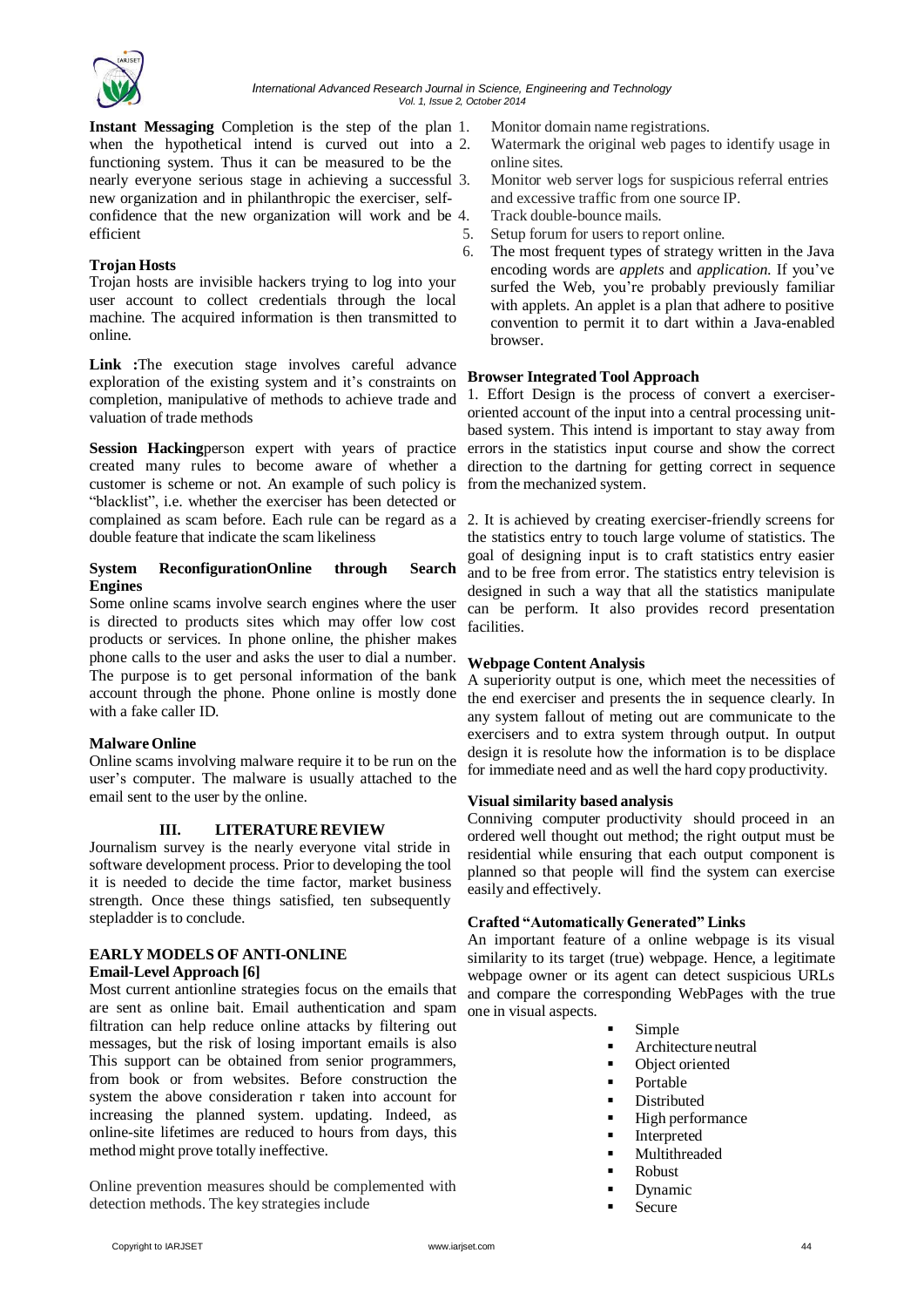

With most encoding language you either accumulate or interpret a plan so that you can dart it on your computer. The Java encoding language is unusual in that a plan is both compiled and interpreted. With the compiler, first you explain a plan into an hub language call *Java byte codes* —the stand-independent code interpret by the forecaster on the Java phase The forecaster parses and dart all Java byte convention teaching on the central processing unit Compilation happen just once; details occurs each case the plan is perform The following figure illustrates how this workings.

# **IV. PROPOSEDWORK**

This system proposes a new scheme for online page detection in three phases. They

- URL and Domain Identity
- IP comparison
- Image Based Webpage Matching

# **URL and Domain Identity**

A *stand* is the hardware or software situation in which a map darts. We've already status some of the a good number usual stand like Windows 2000, Linux, Solaris, and MacOS.

# **IP Comparison**

In this phase we will calculate the IP addresses of the similar URLs. If IP addresses of the Authorized URLs do not match with the IP address of entered (input) URL then this URL could be online one. This URL will be considered as input for next phase which are based on the webpage'simage matching.

# **Image Based Webpage Matching**

In this phase, take a snapshot of a suspect webpage whose URL is detected as a suspected online URL in previous phases and treat it as an image throughout the detection process.







Fig.2. Data flow diagram for ip comparison phase

# **Phase I &II**

Above data flow diagrams clearly explains that how the system is designed. Both phases are looking similar but with slight variation. Using similarity of ranking algorithm, similar authorized URLs will be searched which are stored in database (file) that is often targeted by phishers. If the similarity is greater than or equal to 60 then it is not phished otherwise it send to next phase. Here ip address taken for this URL and compared with authorized ip database. If it is not found here, then it is send to next phase.

# **Phase III**

# **Image Based Webpage Matching**

In this phase, take a snapshot of a suspect webpage whose URL is detected as a suspected online URL in previous phases and treat it as an image throughout the detection process. Here we are using a small tool, to detect and matching contrast context histogram (CCH). Object recognition can be considered as matching salient corners with similar CCH descriptors on two or more images. It shows that CCH is insensitive to image scales, rotations, viewing directions, and illumination variations. The text window shows the numbers of CCH descriptors in these two images and the number of matched descriptors.

# **SIMILARITY RANKINGALGORITHM**

The steps of this algorithm are as follows.

**Input:** Input URLs are given by user. Authorized URLs domain name stored in database.

#### **Steps:**

Find out pairs of each string. Pair is formed of adjacent characters of string. E.g. Let authorized URL domain is paypal, then pairs= $\{pa, ay, vp, pa, al\}$ .

Then similarity between two pairs calculated by following formula

Similarity (s1, s2) =  $|$  pairs (s1)  $\Omega$  pairs (s2)|\*100/Pairs (s2)

Where  $s1 =$  Input URL String,

s2=Authorized URL,

Pairs (s1) =Pairs for each substring of URL,